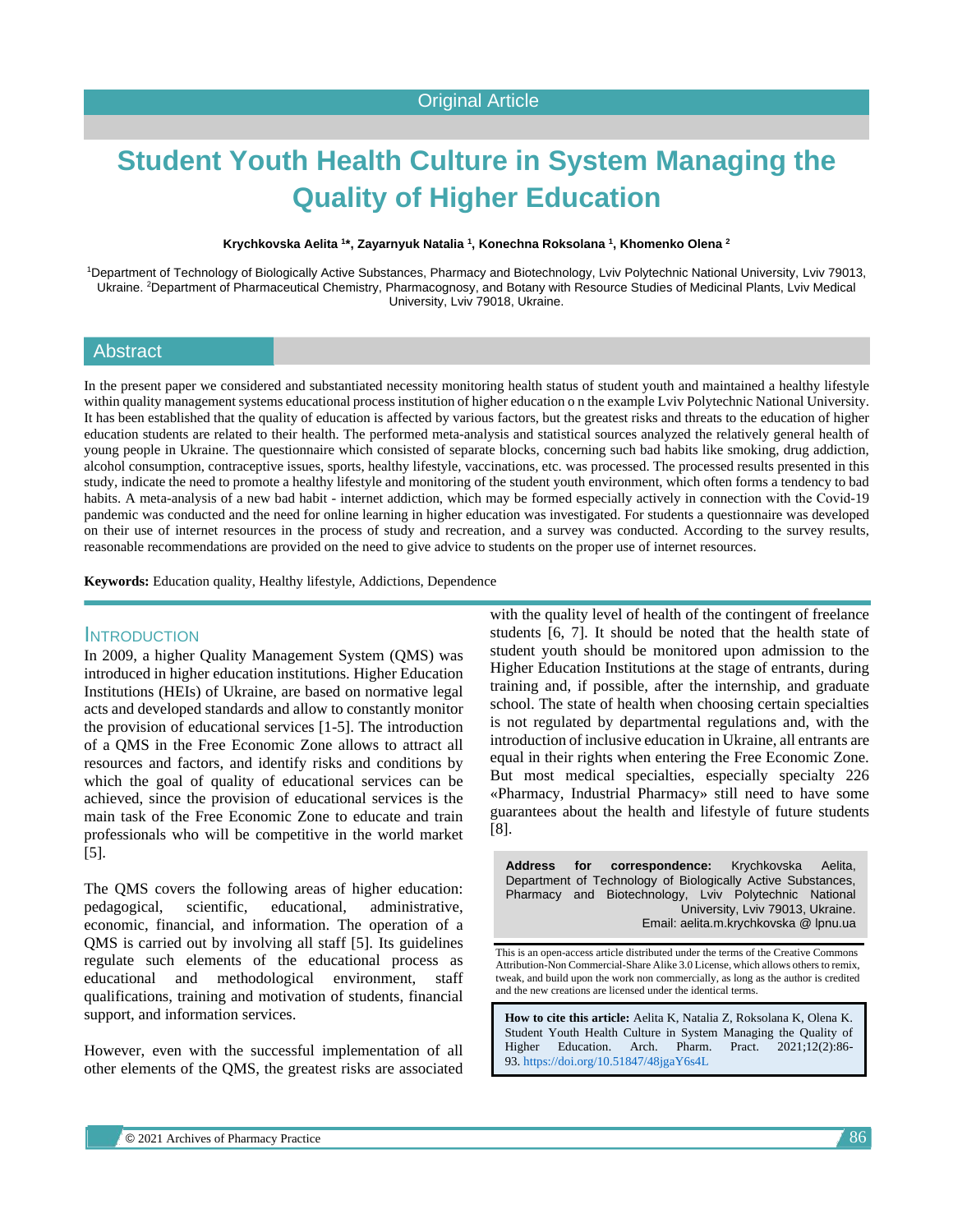It should also be noted that with the beginning of active quarantine restrictions in March 2020, according to UNESCO Director-General Audrey Azulai, due to the COVID-19 pandemic, more than 1.5 billion pupils and students in 165 countries are unable to attend classes due to the educational institutions closing. The introduction of quarantine has changed the lives of each of us and has had a particular impact on educational institutions, forcing us to adapt to new conditions for the provision of educational services. New educational technologies are based on the use of Internet technologies and the active use of personal computers and other modern electronic devices, gadgets, which in turn also in some way affect the health of student youth.

## MATERIALS AND METHODS

The purpose of our work was to study the culture of health and lifestyle of student youth, which was conducted in the framework of the QMS at Lviv Polytechnic National University, as well as to monitor changes in the current pandemic COVID-19 training on the quality of life of freelance students.

Section 1. QMS of the educational process of Institution Higher Education (ІНЕ) and monitoring of the idea of a healthy lifestyle of student youth. At the Lviv Polytechnic National University (University) QMS was introduced in 2018. Documentation was also developed, covering the necessary processes for the functioning of this system and prescribing their interaction, in accordance with the requirements of standard International Organization for Standardization (ISO) 9001 and National Standards of Ukraine (DSTU) of standard International Organization for Standardization (ISO) 9001. The QMS at the University is kept up to date and constantly improved. The management has identified the processes required for the effective functioning of the QMS and its application within the University. The list of QMS documents of the University, the processes described in them, and the relevant paragraphs of standard International Organization for Standardization (ISO) 9001 and National Standards of Ukraine (DSTU) of standard International Organization for Standardization (ISO) 9001; storage and relevance of documented information are performed in accordance with the Regulations «Management of documented information». The University management is responsible for the implementation, operation, and improvement of the QMS and effective management of its processes [9-11].

The University has developed the Regulation «Risk Management», following the current regulations [9], which establishes the rules and procedures for risk management: defines the procedure for identifying, analyzing and assessing risks, measures to eliminate them and their causes to prevent further repetition, as well as documentation of the results. This Regulation is developed in accordance with the requirements of paragraph 6.1 of standard International Organization for Standardization (ISO) 9001 and National

Standards of Ukraine (DSTU) of standard International Organization for Standardization (ISO) 9001 and paragraph 6.1 of the Regulation «On the Quality Management System» 2018м [10, 12].

Following this Regulation, to identify risks and threats to the student youth of the Free Economic Zone, we conducted field and office research of the students' ideas about a healthy lifestyle.

## RESULTS AND DISCUSSION

In the first stage of the study, we conducted a meta-analysis and developed statistical sources on the general health of young people in Ukraine [10-13]. In this study, special attention was paid to bad habits, such as alcohol use, smoking, drugs, and other addictions. According to the data obtained, half of Ukrainian youth (52.3%) aged 15-17 smoked tobacco at least once in their lives. 12.2% of students (18.2% of boys and 6.7% of girls) smoke every day, most often teenagers aged 15, which can be defined as the age of formation of the habit of using tobacco products. Important factors that determine smoking trends are the availability of cigarettes and the perception of smoking risks. Every fifth student states that s/he has unimpeded access to cigarettes. Among all respondents, only 18.4% believe that smoking poses a high risk of adverse health effects [3, 10, 13].

According to statistics, an average of 83.4% of students drank alcohol at least once in their lifetime. At the age of 15 this figure is 78.4% and at the age of 16-17 almost 85% [14-16].

Perceptions of the risks of alcohol use also largely determine the practice and level of alcohol use among young people. The results show that less than half of students believe that daily alcohol consumption poses a high health risk [12, 13]. Regarding drug use, 11.3% of adolescents reported that they had used drugs at least once in their lives, of which boys accounted for 15.4% and girls for 7.9%. The level of drug use other than marijuana is much lower: 3.6% of young people, of whom 4.6% are boys and 2.9% are girls. The analysis of drug use rates among adolescents aged 15-16 shows a positive trend in the dynamics: after a period of growth from 1995 to 2003 [12, 14-16].

There are significant differences in the level of use of several substances depending on the type of educational institution: college students account for the largest share among those who combine the use of psychoactive substances - 8.9%, while students of free education are 5.9% schools - only 2.7% [13, 17]. Today, such a problem as internet addiction is also gaining relevance. Statistics show that only 8.4% of young people do not have this addiction, and 10.6% have a strong addiction [12, 13, 18].

In the second stage of the study, we developed a questionnaire **(Figure 1)** for students of  $3<sup>rd</sup>$ ,  $4<sup>th</sup>$ , and  $5<sup>th</sup>$ -year specialties 226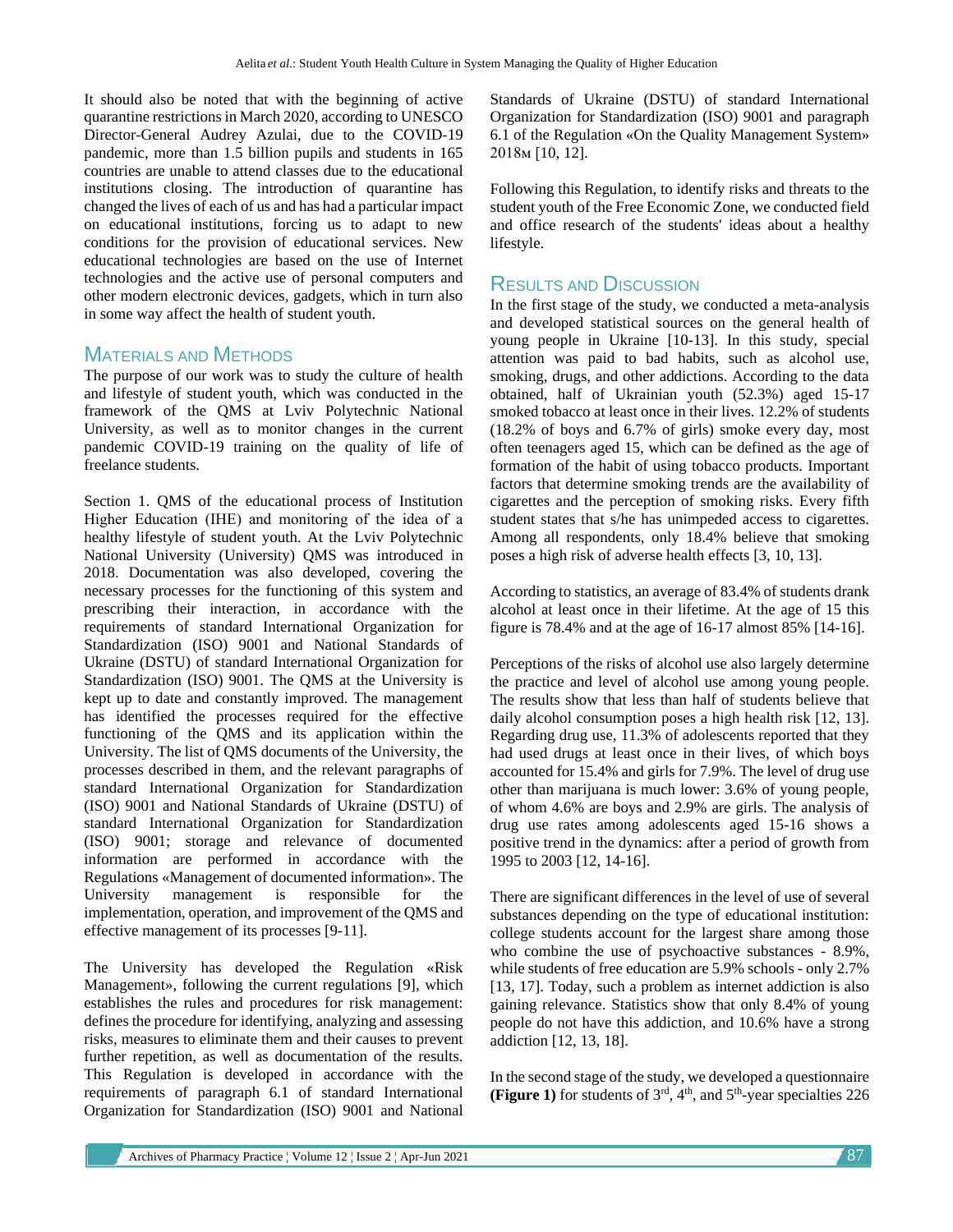«Pharmacy, Industrial Pharmacy» in the branch of knowledge

22 «Health care».

| No<br>question  |                                                                                                       | The culture of modern human healthquestion                             |   |   |   |   |                                        |     | Answer     |       |                                                                    |       |         |    |    |    |  |    |
|-----------------|-------------------------------------------------------------------------------------------------------|------------------------------------------------------------------------|---|---|---|---|----------------------------------------|-----|------------|-------|--------------------------------------------------------------------|-------|---------|----|----|----|--|----|
| 1               |                                                                                                       | Student's age                                                          |   |   |   |   |                                        |     |            | to 20 |                                                                    | other |         |    |    |    |  |    |
| 2               |                                                                                                       | Secondary school where you studied (urban, rural)                      |   |   |   |   |                                        |     |            | urban |                                                                    | rural |         |    |    |    |  |    |
| 3.              |                                                                                                       | Work experience before studying at the University                      |   |   |   |   |                                        |     |            |       | Yes                                                                |       | No      |    |    |    |  |    |
| 4               | Currently living (dormitory, apartment, with parents)                                                 |                                                                        |   |   |   |   |                                        |     |            |       |                                                                    |       |         |    |    |    |  |    |
| 3               |                                                                                                       | Do you smoke? From what age?                                           |   |   |   |   |                                        |     |            |       |                                                                    |       |         |    |    |    |  |    |
| б               |                                                                                                       | Do your friends and relatives smoke in your immediate environment?     |   |   |   |   |                                        |     |            | Yes   |                                                                    | No    |         |    |    |    |  |    |
| 7               |                                                                                                       | Do you use drugs?                                                      |   |   |   |   |                                        |     |            |       | Yes                                                                |       | No      |    |    |    |  |    |
| 8               |                                                                                                       | Do your friends and relatives use drugs in your immediate environment? |   |   |   |   |                                        |     | <b>Yes</b> |       | No                                                                 |       |         |    |    |    |  |    |
| 9               |                                                                                                       | Have you been offered to try drugs?                                    |   |   |   |   |                                        |     | Yes        |       | No                                                                 |       |         |    |    |    |  |    |
| 10              | Have you had any surgeries that used narcotics, painkillers, sleeping pills? If so,<br>specify which  |                                                                        |   |   |   |   |                                        |     | Yes        |       | No                                                                 |       |         |    |    |    |  |    |
| 11              | Do you have a sexual experience? If so, indicate which contraceptives you use                         |                                                                        |   |   |   |   |                                        |     | Yes        |       | No                                                                 |       |         |    |    |    |  |    |
| $\overline{12}$ | Indicate whether you use contraceptives only to prevent unwanted pregnancies.                         |                                                                        |   |   |   |   |                                        |     |            | Yes   |                                                                    | Nο    |         |    |    |    |  |    |
| $\overline{13}$ | If you use condoms for another purpose, indicate exactly why                                          |                                                                        |   |   |   |   |                                        |     |            | Yes   |                                                                    | No    |         |    |    |    |  |    |
| 14              | Do you drink alcohol? If Yes, indicate the regularity of                                              |                                                                        |   |   |   |   |                                        |     |            | Yes   |                                                                    | No    |         |    |    |    |  |    |
| 15              |                                                                                                       |                                                                        |   |   |   |   | At what age did you first try alcohol? |     |            |       |                                                                    |       |         |    |    |    |  |    |
| 16              | Indicate whether you were vaccinated as a child according to the general schedule<br>of vaccinations? |                                                                        |   |   |   |   |                                        | Yes | No         | Not.  | decided                                                            |       |         |    |    |    |  |    |
| 17              |                                                                                                       | Are you planning to vaccinate your future children?                    |   |   |   |   |                                        |     |            | Yes   | No.                                                                | Not.  | decided |    |    |    |  |    |
| 18              |                                                                                                       | Do you do sports? If so, indicate exactly which                        |   |   |   |   |                                        |     |            | Yes   | No.                                                                |       | Other   |    |    |    |  |    |
| $\overline{19}$ |                                                                                                       | Do you follow a healthy diet?                                          |   |   |   |   |                                        |     |            | Yes   | No                                                                 |       |         |    |    |    |  |    |
| 20              |                                                                                                       | Which products, in your opinion, do not belong to a healthy diet? List |   |   |   |   |                                        |     |            |       |                                                                    |       |         |    |    |    |  |    |
|                 |                                                                                                       |                                                                        |   |   |   |   |                                        |     |            |       | Part for processing the questionnaire                              |       |         |    |    |    |  |    |
| 2               | 3                                                                                                     | 4                                                                      | 5 | 6 | 7 | 8 | 9                                      | 10  | 11         | 12    | (to be filled in by the person performing the data analysis)<br>13 | 14    | 15      | 16 | 17 | 18 |  | 19 |

**Figure 1.** Questionnaire Form for Determining the Level of Knowledge of Young People in Institution Higher Education (ІНЕ) on the Health Culture of Modern Man

However, the survey was conducted at the Lviv Polytechnic National University for students of various specialties. During the processing of the questionnaire, a standard passport part was created, and the questions were composed of separate blocks, which concerned: smoking, drug addiction, contraception, alcohol use, sports, and a healthy lifestyle, etc.

As a result of the survey, 216 students of the Lviv Polytechnic National University were interviewed anonymously. The sample of surveyed respondents is representative and in several indicators corresponds to the average data of the student youth of the University: age, sex, place of residence, and more.

Elaboration of students' answers allowed obtaining the following results: 90% - young people under 20, before joining institution higher education (ІНЕ) worked 16%. The distribution by place of residence is presented in the diagram **(Figure 2)**.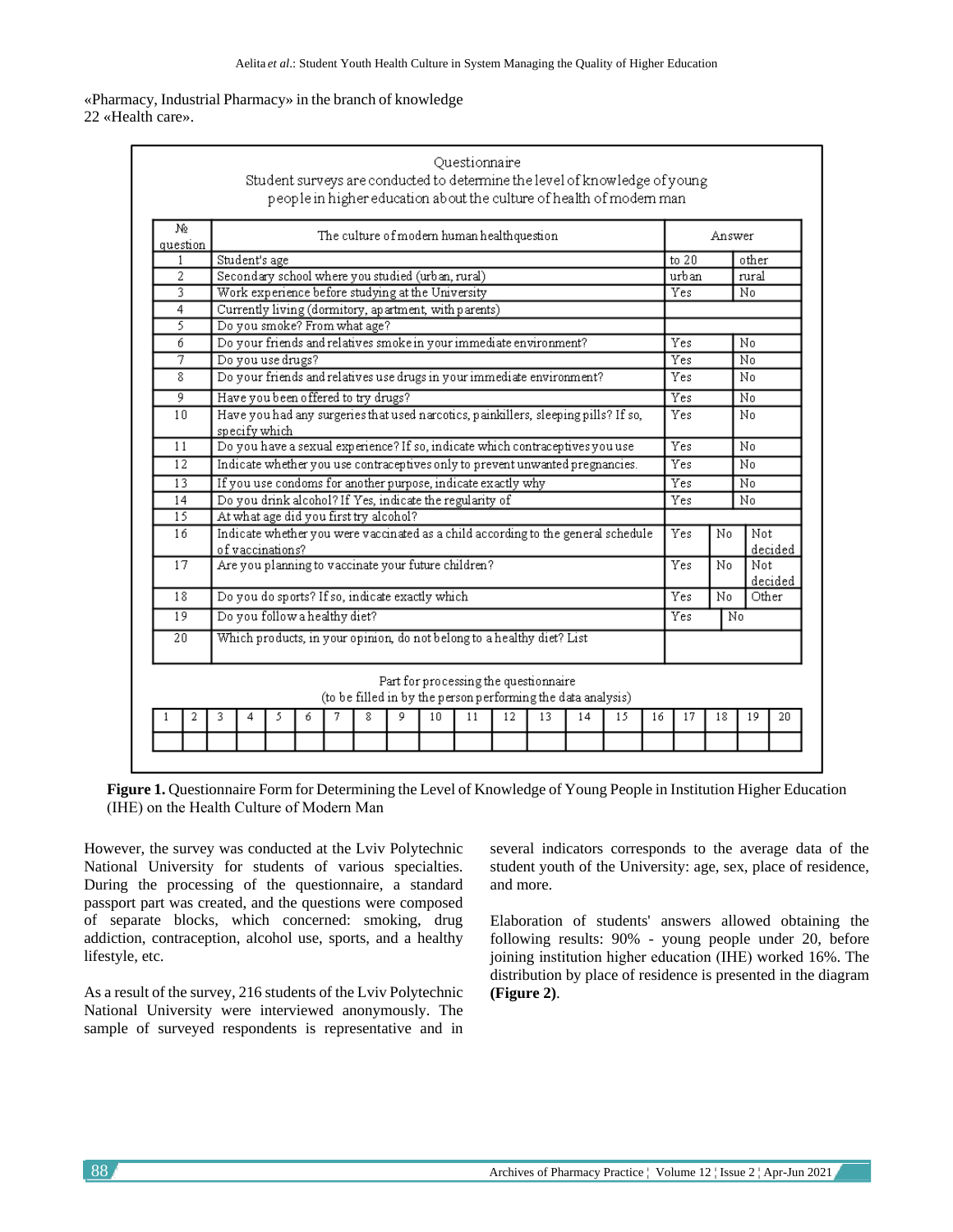Aelita *et al*.: Student Youth Health Culture in System Managing the Quality of Higher Education



**Figure 2.** Division at the Place of Residence Surveyed Respondents by Gender

Statistical data analysis regarding smoking, alcohol consumption, and drugs is shown in **Figure 3** and **Figure 4**.



**Figure 3.** Distribution of Surveyed Female Respondents concerning Smoking, Alcohol Consumption, and Drugs



**Figure 4.** Distribution of Surveyed Respondent's Men on Smoking, Alcohol Consumption, and Drugs

The results of respondents' answers on question surveys, which are not direct, but concerned the problems of smoking, alcohol consumption, and drugs are indirectly represented in the diagram **(Figure 5)**.



**Figure 5.** Distribution of Respondents' Answers on Indirect Questionnaire Questions regarding Smoking, Alcohol Consumption, and Drugs

The results of the survey of respondents on the presence of sexual experience are as follows: 47% of respondents answered in the affirmative, 42% objected, and 11% did not answer the question; 50% of men use condoms, half of them - to prevent unwanted pregnancies, the rest - to prevent sexually transmitted diseases. Among women, 32% use condoms to prevent pregnancy, 39% - to prevent disease, 6% - use other means to prevent unwanted pregnancies.

About half of the students play sports regularly and, in their opinion, follow a healthy diet and lifestyle. The diagram shows the food that modern youth classifies as harmful **(Figure 6)**.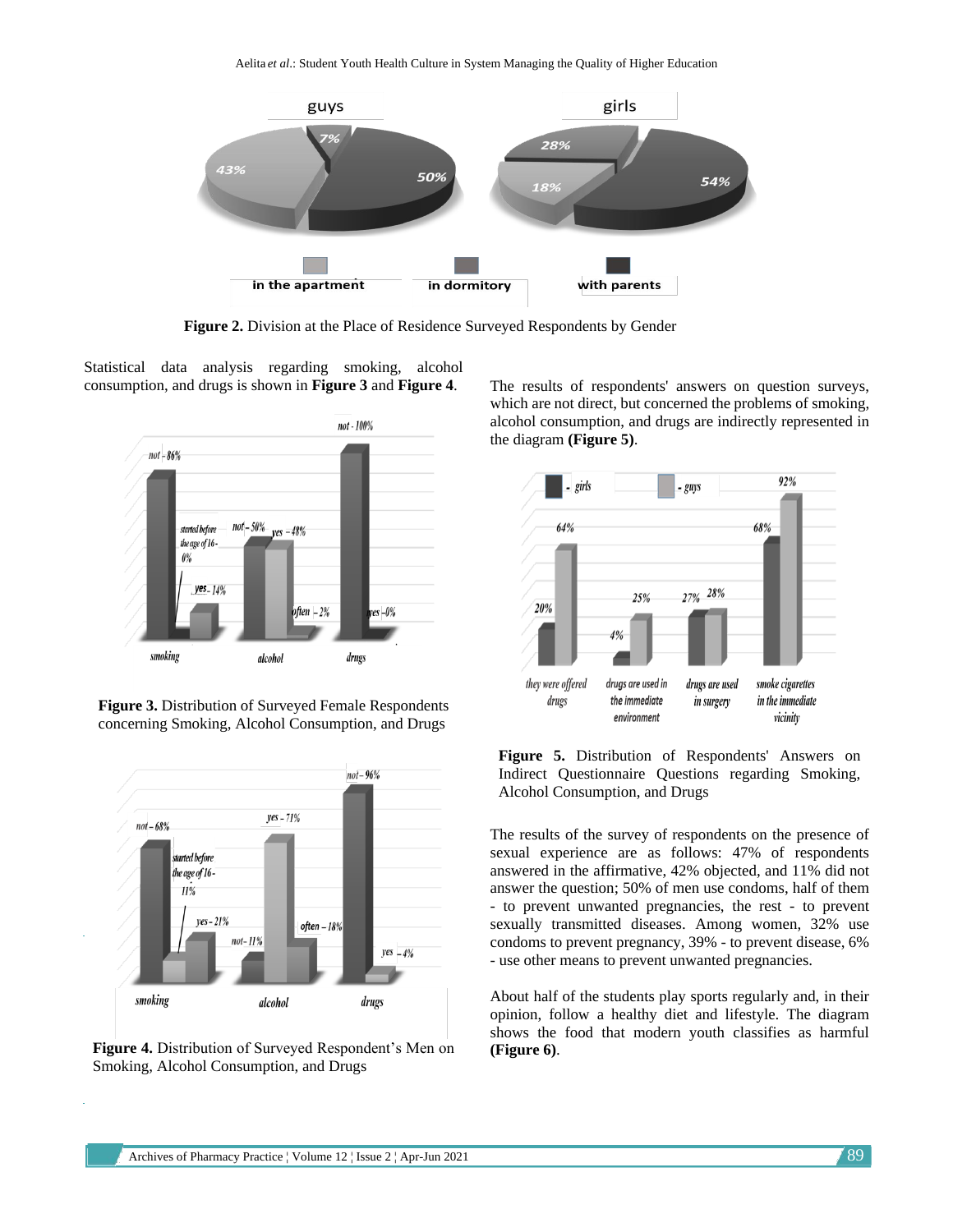

**Figure 6:** Distribution of Respondents' Answers to Harmful Foods

A separate survey of university students was conducted to identify the risk of internet addiction. The questions of the questionnaire concerned the time they spend in the online learning environment, as well as their perceptions and wishes regarding the learning virtual environment (VNS) developed at the Lviv Polytechnic National University. 84% of respondents have experience in using external internet resources in education, while access to computer equipment is 95%. 5% of respondents did not visit the ANS at all. Of those who attended the virtual environment (VNS): the presented electronic disciplines were used in teaching completely 78%, 5-6 disciplines - 16%, 1-4 disciplines - 6%; materials for preparation for practical and laboratory classes - 100%; for independent work - 97%; participated in webinars - 30%; were tested - 100%. Thus, students use the internet resource to search for interesting information - 33%, for communication with friends - 40%, for training - 26%.

Continuous improvement of the QMS in higher education and its impact on the quality of training should be a strategic priority of a modern higher education institution, which includes the quality implementation of educational programs. Among the activities that have a direct impact on the quality of educational activities of participants in the educational process are, among many others, educational, which contribute to the cultivation of a healthy lifestyle, the formation of intellectual, moral, and cultural personal qualities in young people.

Much higher rates for smoking and low alcohol use are higher for males, while for females they are much lower and there is no craving for drugs at all [4, 19, 20]. Taking into account the influence of the environment, it is necessary to actively promote a healthy lifestyle among students through educational talks, cultural events, and sports events, because this is an effective and economically feasible strategy aimed at providing domestic enterprises and institutions with highly qualified, healthy professionals in particular, and for the health of the nation in general.

Section 2. Internet addiction is one of the common bad habits and socially dangerous diseases among young people.

One of the important tasks of society is to educate a physically, morally, socially, and spiritually healthy person. In the last 5 years alone, the number of young students classified as special medical groups has increased by 41%. However, human health depends on 20% of heredity, 10% on the level of medical development, 20% on the environment, and 50% on lifestyle [1, 21]. The influence of a healthy lifestyle as a norm of behavior is gaining momentum in society. However, over the last decade, the internet has become an even more pernicious internet addiction which includes gambling. Unlike other destructive passions, internet addiction is more difficult to diagnose and is not realized by man or the immediate environment, because, at first glance, it does not violate the perception of a healthy lifestyle [2, 19, 22].

It is often perceived as a manifestation of workaholism. It is a mental disorder in which a person has an obsessive desire to connect to the internet and a painful inability to disconnect from it on time. Currently, the phenomenon of internet dependence - the syndrome of internet addiction - is being intensively discussed and studied. We were to determine the place of internet addiction among other addictive disorders, to consider the peculiarities of its formation in student youth, and to outline the way to limit this dependence during the pedagogical process.

Internet addiction has been regarded as a threat but it was only in 2008 that it was officially recognized as a disease. The definition of the disease and its diagnostic criteria were developed by the staff of the Beijing Central Military Hospital based on 1,300 «problematic» internet users. According to the diagnostic recommendations, a person who spends at least six hours a day online and who has had at least one of the symptoms of addiction during the previous three months is recognized. The first signs of FROM that is an irresistible desire to go online, the inability to control their time online, are mental or physical exhaustion, sleep disturbances or concentration, irritability, depression, nervousness, and difficulty in communicating with people in real life.

Physical symptoms are wrist pain due to prolonged muscle strain, dry eyes,; headache, back pain, irregular diet, neglect of personal hygiene, and sleep disorders. Psychological symptoms include feeling unwell or euphoric while working at the computer, inability to stop, and a constant increase in the amount of time spent on the internet.

Scientists distinguish the following stages: Stage I is a mild disorder. Stage II is increase in symptoms (impaired attention, decreased efficiency, obsessions, insomnia). Stage III is social maladaptation. In the risk group with internet addiction are children, adolescents, and young people (78%), women older than 45 years (57%), and men older than 30-35 years (32%). In Ukraine, the number of internet users is growing rapidly. Mind Factum Group study shows that 12.9 million Ukrainians (33%) use the internet once a month and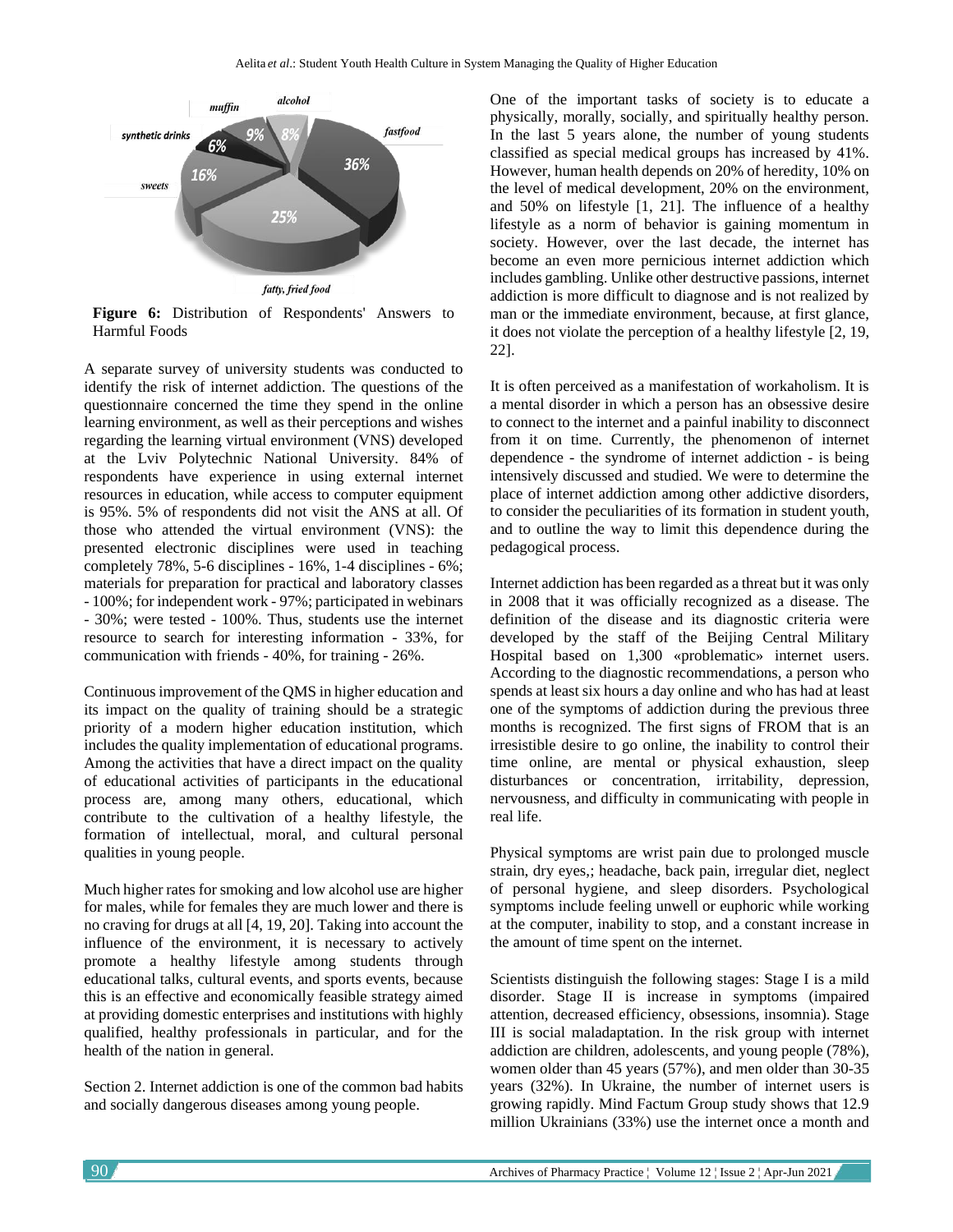more often, 11.8 million (30%) once a week and more often, 8.7 million (22 %) daily or almost daily [2, 3, 23].

However, the realities of today, namely the pandemic COVID-19 dictates the introduction into the educational process of distance learning, which is a high-tech product that uses the idea of lifelong learning, which explains its active spread around the world [1]. That is why distance education is often called the most promising area of education in general, a special pedagogical technology of the XXI century, based on open learning using modern capabilities of telecommunications: «student-teacher», «student-student», «student–information» in the information space. The main person of distance learning is a student.

At the same time, the internet space is characterized by specifics that can pose potential threats to the success of learning in it, namely identity violations, dependencies, problems with information security, deteriorating quality of communication and social life, the development of specific psychopathology.

COVID-19 forces the Free Economic Zone in Ukraine to implement innovative solutions in a relatively short time and to introduce distance learning using various web services, platforms, resources, and social networks.

The authors of several studies draw ambiguous conclusions about the advantages or disadvantages of online learning. Identification of the difficulties and benefits of implemented distance learning is uncertain since the reality has shown that not all free economic zones are technically prepared for distance learning. Students experience the shortcomings of the system due to the lack of live communication, the ability to retake missed practical and laboratory classes, increased tasks, lack of time to complete tasks, routine family affairs, limited access to a computer, lack of support for all family members. Teachers note the impossibility of individual counseling of students, increasing the time for correspondence with students, as online courses provide a more detailed description of homework than usual in the classroom. At the same time, among the positive aspects of the use of distance learning, teachers and students note that the quality of distance education is not inferior to the quality of face-to-face learning.

Students note the development of discipline and selforganization, which makes it possible to receive education at a convenient time and place and equal access to education, regardless of the place of residence, health status, or social status. Teachers point to the renewed role of the teacher, who becomes a mentor-consultant, who coordinates the learning process, and constantly improving their courses and skills. The use of social networks in the educational process is because most of the time modern youth spend in social networks. Social networks can also be used to attract applicants. The advantages of using social networks are the

speed of dissemination of the necessary information, the proximity of the audience, constant communication with the audience, free space for discussion, the deformation of the relationship «student-teacher».

At the third stage of the research, we developed another questionnaire for student youth to study IZ. It was designed in such a way that there were no direct questions about the student's time in the internet environment and concerned only their perception and wishes about the learning virtual environment, which was developed at the Lviv Polytechnic National University (VNS LP NU). Questionnaires were conducted for third and fourth-year students majoring in 226 «Pharmacy, Industrial Pharmacy». According to the questionnaire compiled by the teachers of the department, 70 students were interviewed and answered the following 15 questions:

1. Age of the student 2. Secondary educational institution where you studied (urban, rural) 3. Work experience before studying at the University 4. Experience of using Internet resources in teaching 5. Place of residence at the moment (dormitory, apartment, house) 6. Access to computer equipment (available, absent) 7. Are you registered with virtual environment VNS Lviv Polytechnic National University (VNS LP NU) as a student? 8. How many disciplines according to the workload are available in the VNS? 9. How many e-disciplines did you use in your studies at the VNS? 10. Have you used e-learning publications for learning? 11. Do you use the lecture materials presented at the VNS to prepare for practical and laboratory classes? 12. Have you participated in online seminars (webinars)? 13. Have you passed the computer tests offered at the VNS? 14. Do you use the internet - resource and virtual environment (VNS) for independent work, in the course work, calculation work, and abstract work? 15. In percentage (within 100%) indicate how often you use the internet resource: a) to search for information of interest to you; b) to communicate with friends; c) for training. As a result of the survey, the following results were obtained.

The surveyed group of students is homogeneous in age: out of 70 students, 65 people aged 19 years, 2, 18 years, and 3, 20 years. Secondary educational institution where students studied: 57% urban, 33% rural. Only one student had 1 year of work experience at NU LP. At the current place of residence (dormitory, apartment rented, at home), the student audience was divided accordingly: dormitory 76%, apartment rented 8%, home 16%. The experience of using internet resources in teaching was distributed as follows: 84% available, 16% absent. Access to computer equipment (available, missing) was distributed as follows: 95% available, 5% missing. The question of whether a student is registered at the virtual environment (VNS) of Lviv Polytechnic National University was given a 100% positive answer. 100% of students used the materials presented in VNS only to prepare for practical and laboratory classes. 92%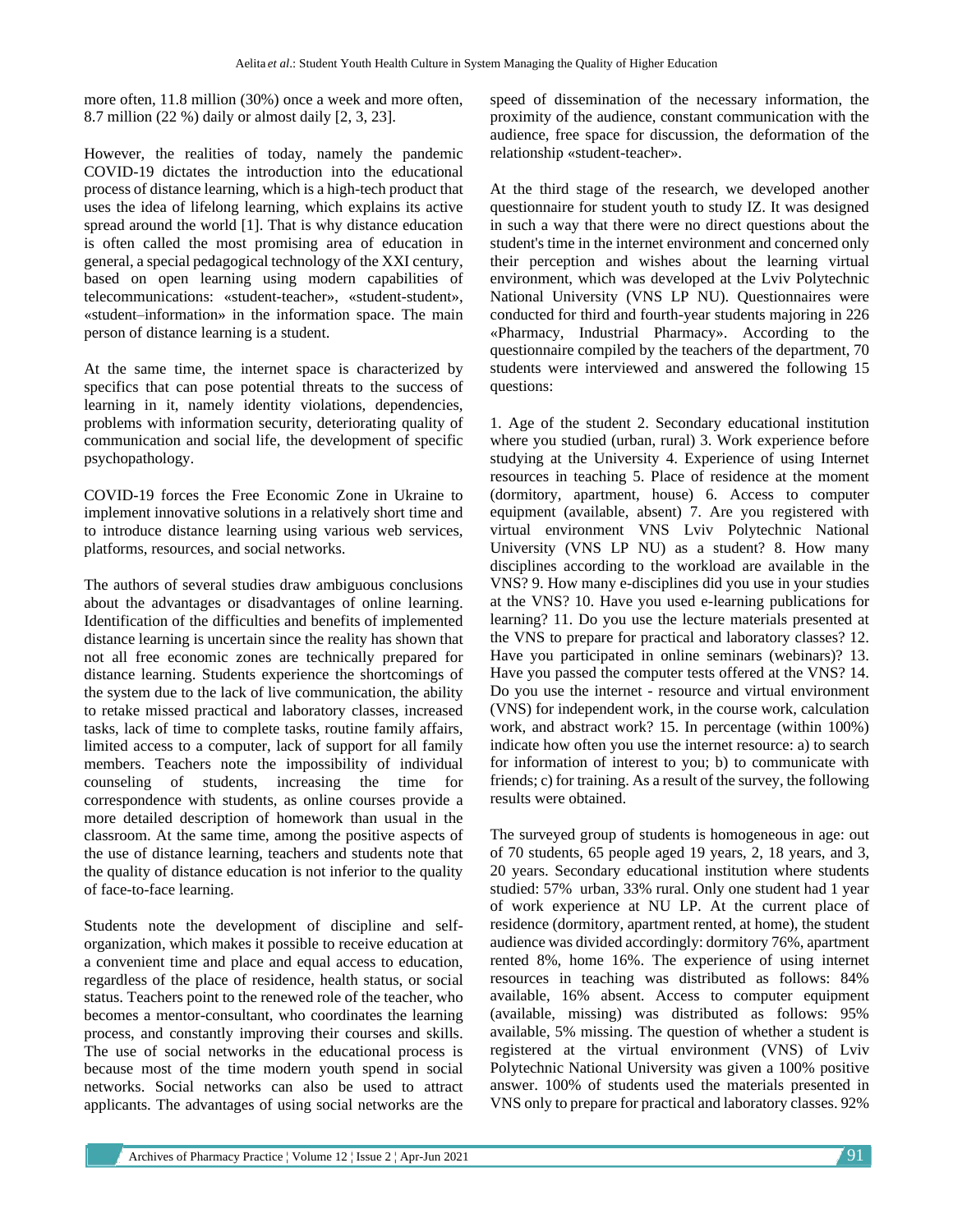of students used «e-learning complexes» located in VNS for general study of disciplines.

All 100% of students passed the computer tests offered by the VNS. 97% of students used Internet resources and VNS to perform individual work, course projects, calculation and research work.

In terms of percentage, students more often use the Internet a resource: a) to search for information of interest to them - 33%; b) for communication with friends - 40%; c) for training - 26%. Thus, the studied student sample is quite homogeneous in age, education, and length of service. Access to computer technology is satisfactory - 95% of the sample of students. Up to 70% of the sample of students work and use the resource in full, the rest uses it - not in full. From the data obtained from the survey of students, we can draw a clear conclusion that the vast majority of students are actively working with internet resources, using them for learning, and if you add the time that young people use to communicate with friends and search for interesting information talk about a certain level of internet addiction, which is not realized by the individual and society.

Our next task was to provide student audiences with advice on the proper use of internet resources. Among these tips were the following: do not go aimlessly on the internet; set time limits on the use of internet resources; try to understand your problem in time; it is necessary to look for classes in real life and real communication in society.

We also studied the differences between traditional and Internet Computer Technology (ICT) in terms of professional development proposals for higher education teachers **(Table 1)**.

Of the advantages, as mentioned earlier, all active participants have a profile on the site, which is associated with other participants, with educational content, and with other add-ons and capabilities of educational platforms. For example, on Facebook, you can place a Widget about the upcoming webinar, through which you can register, and then go to the webinar, post information with the topics of classes, additionally post interesting articles with information on educational topics.

**Table 1.** Differences between Traditional and Internet Computer Technology (ICT) Proposals for Professional Development of Higher Education Teachers

| Criteria<br>differences    | Traditional forms of professional development of<br>teachers                            | Professional development of teachers with the help<br>of ICT                                      |
|----------------------------|-----------------------------------------------------------------------------------------|---------------------------------------------------------------------------------------------------|
| time required for<br>study | time conducting courses, seminars, master classes determined<br>according to a schedule | offers professional development available around the clock                                        |
| place of study             | participants and consultants occur in a predetermined place                             | learning takes place anywhere where internet access or to the<br>software                         |
| training offers            | offers training are determined mainly according to the<br>geographical region           | training offers are available worldwide                                                           |
| structure teaching         | mostly formal structure                                                                 | training learning activities<br>aimed at the consumer and provides conformity individual<br>needs |

IC is a relatively new type of bad habit, the effect of which on the human body is very similar to the effects experienced by drug addicts and alcoholics. The vast majority of students are not aware of their own progressive IC, respectively, the task of higher education teachers is to prevent its occurrence. However, at the current level of opportunities to use internet technologies, it is no longer possible to limit the learning of student audiences only to traditional methods. Teachers of higher education are faced with the task of ensuring balanced learning using both traditional and modern forms, and most importantly - to cultivate an activity approach. Distance learning today is one of the key areas of renewal of all parts of the educational system of Ukraine. To adapt to a prolonged pandemic, universities will need flexible and reliable models of education that will allow them to continuously adapt to different stages. COVID-19 has accelerated and intensified long-term pedagogical trends by creating a natural experiment in which numerous innovations are tested and evaluated. The first signs suggest that many of the

innovations used during the pandemic will be useful to students after the crisis.

### **CONCLUSION**

- 1. Quality management systems in higher education and their impact on the quality of training should be a strategic priority in modern institutions of higher education, which should promote a healthy lifestyle, formation in student youth intellectual, moral and cultural personal qualities.
- 2. Special attention should be addressed to the environment of young people, as research has shown what exactly the environment is actively addictive among students to such bad habits as smoking, alcoholism, drug addiction.
- 3. Quarantine restrictions are related to the COVID-19 pandemic encouraged to the introduction of distance learning, which for today is one of the main areas of update all parts of the educational system of Ukraine. On